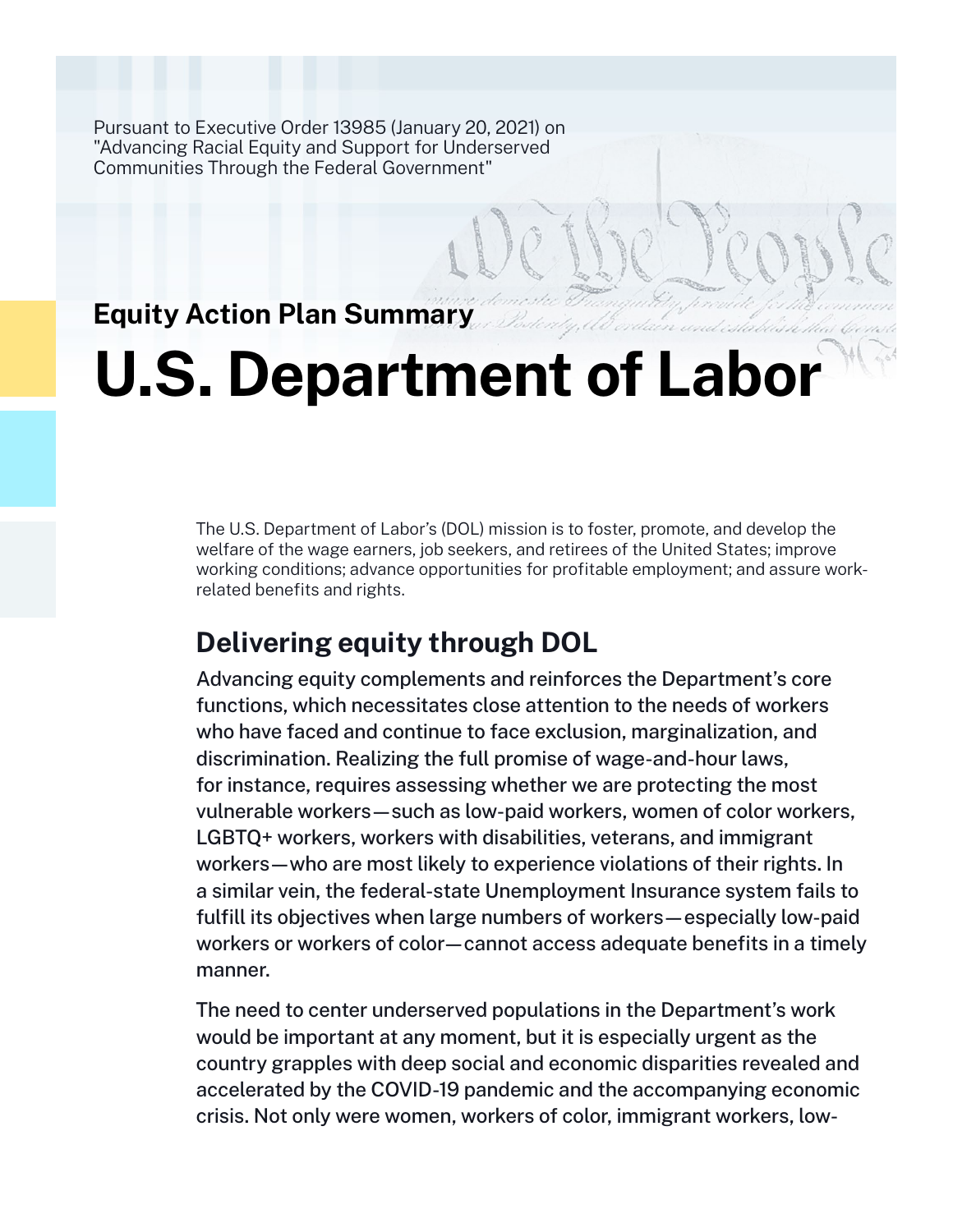paid service-sector workers, and other disadvantaged groups hit hardest by illness and death, but they also suffered some of the largest economic damage. New federal actions, bolstered by the passage of the American Rescue Plan and Bipartisan Infrastructure Law, have provided timely and much-needed support to these vulnerable communities and promise new historic investments in the coming years. But more work remains to ensure that the Department fully realizes its mission that all working people, jobseekers, and retirees have the economic security, opportunity, and voice they need to thrive in our society.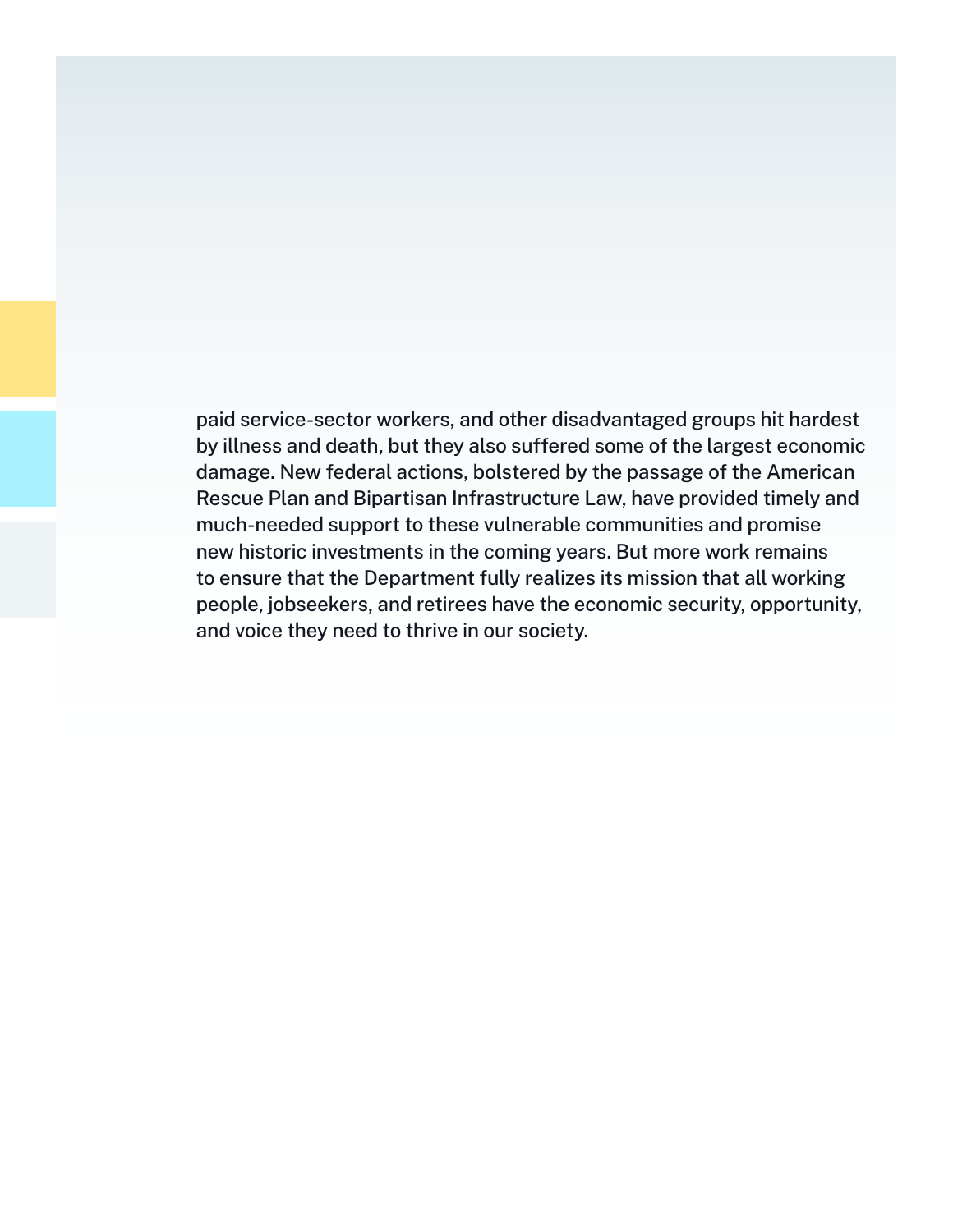## **New strategies to advance equity**

## **Advance fairness for underserved workers by equitably implementing the Nation's wage and hour protections**

Economically marginalized and underserved workers tend to be the most vulnerable to wage and violation, and non-citizen workers, Latino workers, women workers, and Black workers are especially likely to experience minimum wage violation. To address these barriers, DOL will develop strategic partnerships with community-based organizations, worker centers, unions and industries; conduct equity-focused outreach to essential workers; reaffirm its commitment to preventing and addressing workplace retaliation; and develop partnerships with state and local governments to advance equitable enforcement priorities.

## **Launch a comprehensive initiative to address systemic barriers to accessing Unemployment Insurance for underserved workers, including workers of color**

The current system of unemployment insurance—both before and during the pandemic—provides unequal access to benefits for marginalized communities, including racial and ethnic minorities, low-paid and part-time workers, workers with limited English proficiency, and workers with lower levels of formal education. DOL is engaged in a comprehensive effort to improve timely access to benefits for eligible workers, above all for workers historically underserved by the UI system by promoting greater worker awareness and knowledge about the program, piloting efforts to streamline benefits application and certification, reducing backlogs that have disparate impacts on underserved communities, revising fraud detection tools to ensure that screening methods do not have disparate impacts on underserved communities, and creating new indicators of program access and barriers to identify equity gaps.

## **Ensure workers with limited English proficiency are fully aware of their rights and can access workplace protections**

Data suggest that limited English proficiency (LEP) workers are disproportionately likely to experience workplace violations, like wage theft, and during the COVID-19 pandemic, language barriers posed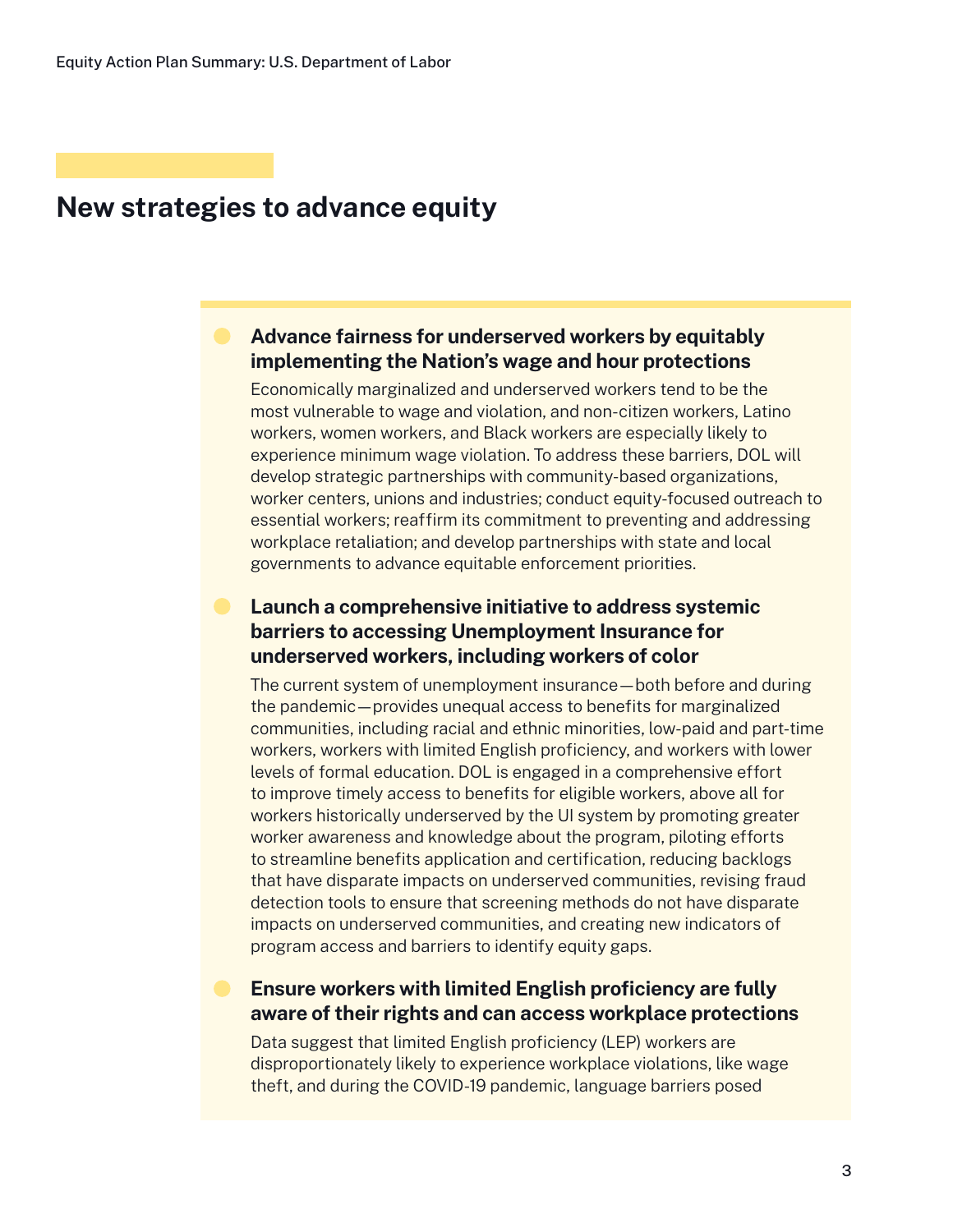New strategies to advance equity

significant risks to LEP workers who were unable to receive important health and safety information from employers or government agencies. DOL is committed to ensuring that all workers, including LEP workers, are fully aware of their rights, knowledgeable about the process for exercising their rights in the event of a potential violation, and able to report any suspected violations to appropriate authorities without fear of retaliation. DOL will increase internal language capacity through hiring and retaining more bilingual and multilingual staff, develop centralized resources for Departmental agencies to use to meet the needs of individual programs and populations served, and provide more resources and interactions in the languages used by populations served.

## **Deliver equitable access to workforce training for historically underserved workers and job seekers to address persistently high unemployment rates faced by communities of color and other underserved communities**

Prior to the COVID-19 pandemic, the unemployment rate for Black workers was 6.1 percent compared to 3.3 percent for white workers, and these disparities have persisted through the pandemic and the recovery. The mission of the public workforce system is to develop the welfare of job seekers by improving their working conditions and advancing opportunities for profitable employment. To accomplish this goal and foster equity, DOL will identify programmatic barriers that prevent underserved populations from receiving full and equitable access to workforce services, establish performance measures to drive accountability, establish and maintain strong relationships with stakeholders representing underrepresented communities, and develop and continue to invest in programs and services that mitigate the challenges faced by underserved communities.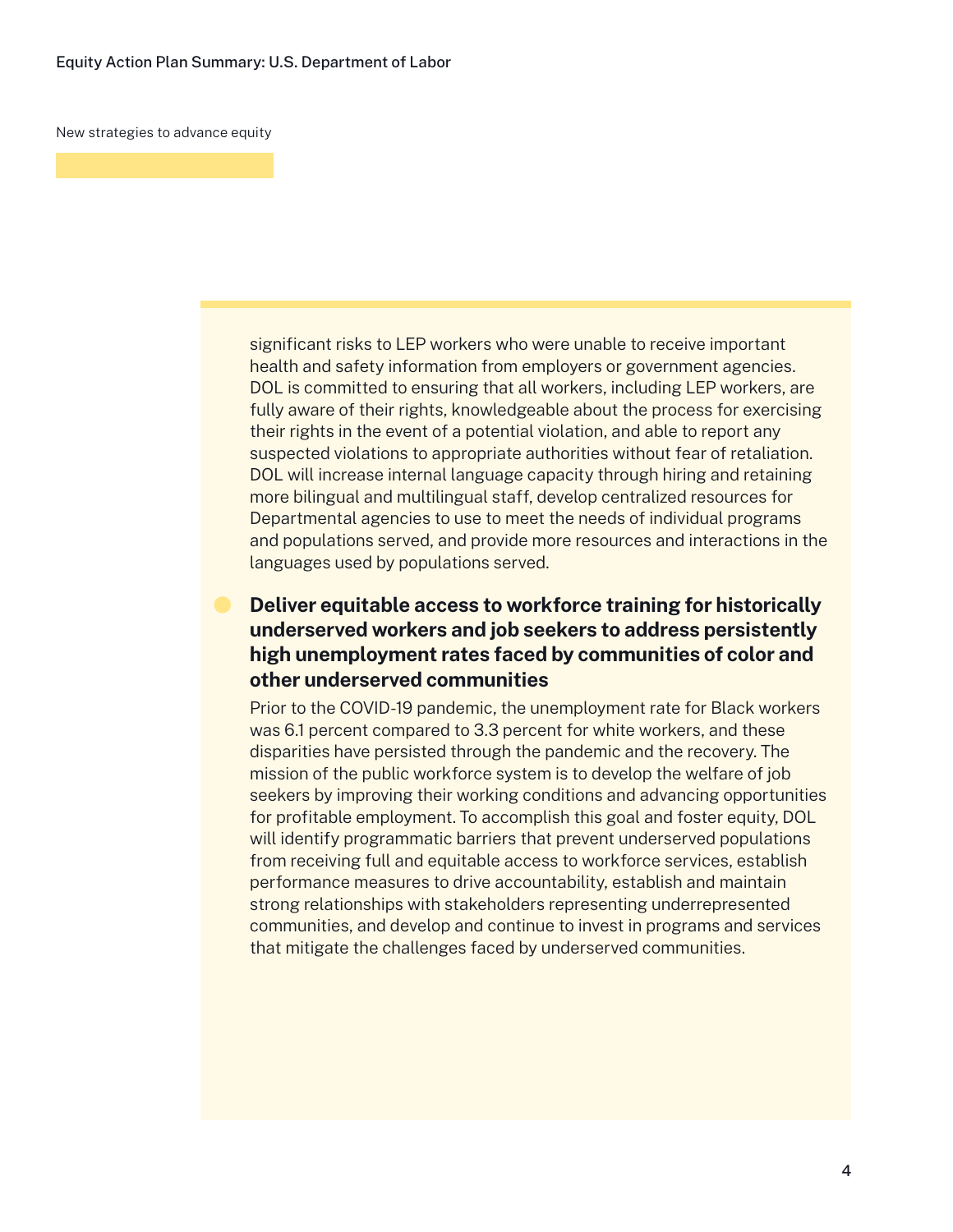New strategies to advance equity

## **Develop Registered Apprenticeships that create equitable pipelines into federal employment so that the federal workforce reflects the diversity of the Nation**

Existing hiring practices and pre-qualifications may inadvertently dissuade or exclude otherwise talented and diverse candidates from accessing employment apprenticeship opportunities in the federal government. Advancing equity requires a qualified and diverse workforce that is representative of the communities that it serves, and one way to advance this goal is through developing government-registered apprenticeships that can provide new pathways to federal service for job applicants and help close the gap for the demand for skilled workers. DOL will provide new pathways for diverse candidates to find employment in the Federal Government, expand the recruitment pool by leveraging Historically Black Colleges and Universities (HCBUs) and other educational institutions serving diverse populations, and provide the support needed to persist, succeed, and complete a registered apprenticeship program.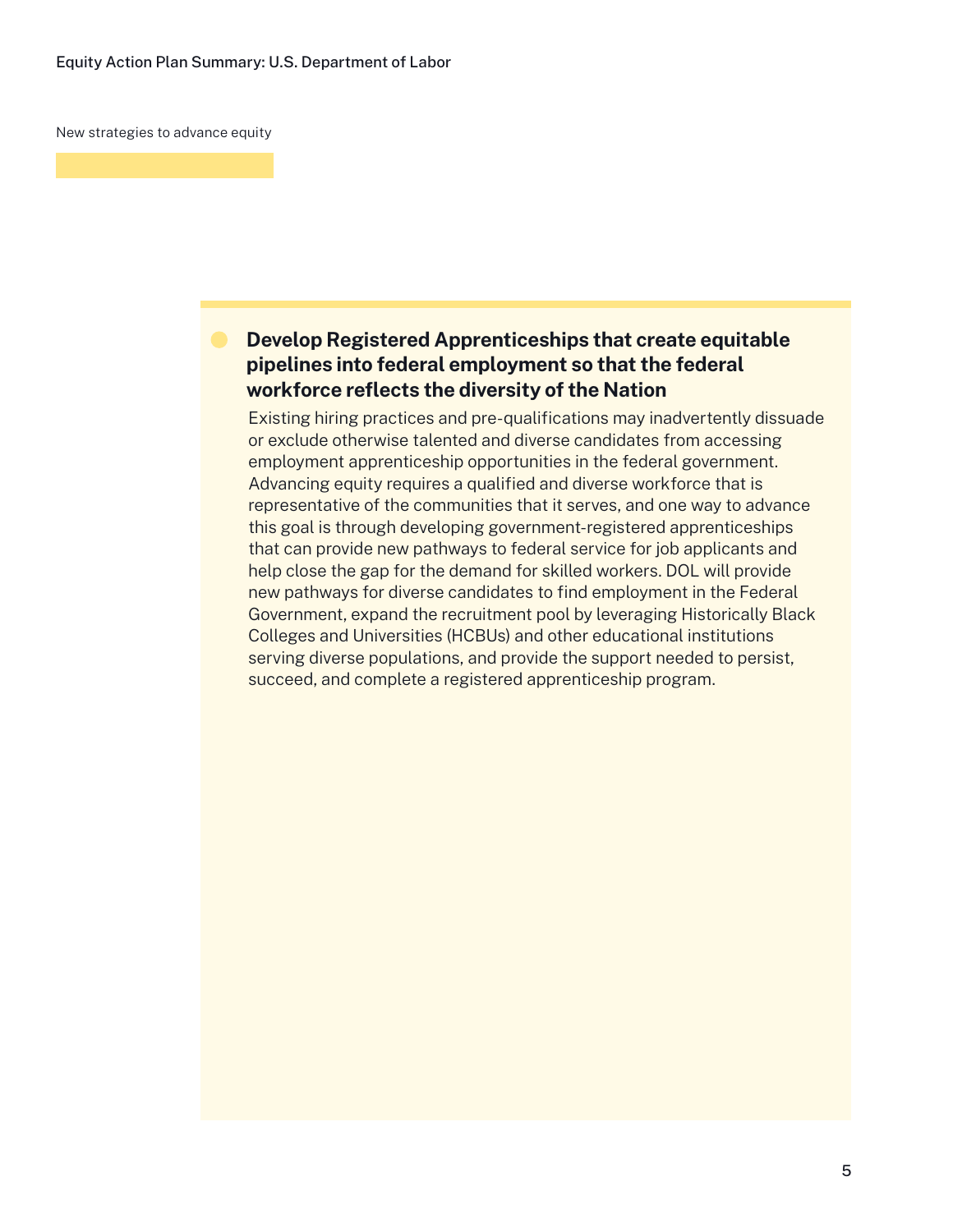# **Building on DOL's progress**

**This equity action plan builds on DOL's progress delivering on equity and racial justice in the first year of the Biden-Harris Administration.**

#### **Broadening the equity impacts of DOL grantmaking**

DOL has established Department-wide principles for advancing equity in grantmaking, for instance, by removing barriers to the participation of small, new, or emerging community-based organizations in the grantmaking process; encouraging grantees to serve hard-to-reach and historically underserved populations; building a pipeline of diverse community-based organizations capable of delivering services to local communities; supporting existing grantees that demonstrate commitments to expanding their own diversity, equity, and inclusion work; and building accountability for equity in grant reporting requirements and associated research and evaluation activities.

#### **Understanding and improving the equity data collected**

Advancing equity requires data to assess the needs of underserved populations, the scope of existing programs, and the impacts of potential interventions. Last year, DOL conducted an inventory of the equityoriented data collected by agencies to better understand where there are gaps in necessary data and opportunities for addressing those gaps. One issue identified by this inventory involves missing demographic data for program participants, which makes it more difficult to assess whether those programs are reaching our nation's workers. Lessons from this project are being applied to other programs to expand the collection of demographic data and improve its quality and strengthen analyses of equitable access to programs and services.

## **Centering vulnerable and underserved communities in the rulemaking process**

As part of the development of DOL's rulemaking agenda, program agencies have prioritized initiatives which are especially important for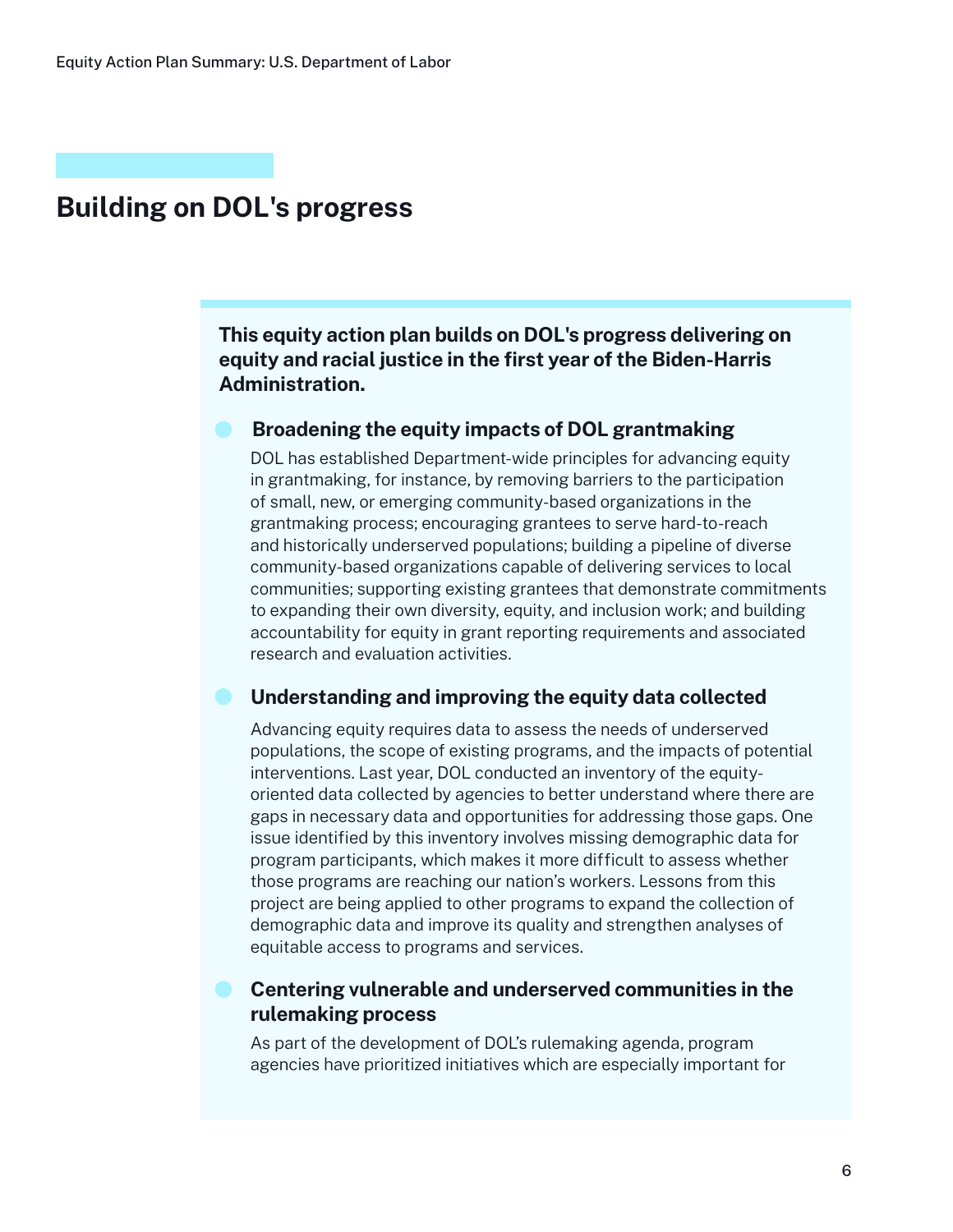Building on DOL's progress

low-paid workers, workers of color, and other traditionally underserved communities. For instance, the Occupational Safety and Health Administration (OSHA) issued rules requiring employers to provide time off for vaccination and recovery to remove obstacles to this life-saving protection for low-paid workers in underserved communities. OSHA has launched an enforcement initiative on heat-related work hazards, which pose an increasing risk to many workers as climate change continues. OSHA also began its rulemaking process around a workplace standard governing hazardous heat conditions, publishing an Advance Notice of Proposed Rulemaking and seeking diverse stakeholder input. The Wage and Hour Division (WHD), for its part, has engaged in rulemaking for tipped workers. Tipped workers are disproportionately people of color, and most are women. They suffer a poverty rate over twice that of non-tipped workers. The rule helps ensure tipped workers are treated with dignity and respect and that they receive the appropriate wage for the work they are performing.

#### **Building stronger partnerships with community-based organizations**

DOL is forging stronger partnerships with community-based organizations that have trusted relationships and reach into traditionally underserved populations. These partnerships can help workers better understand their workplace rights and expand access to employment and trainingrelated benefits and services. These partnerships can also help DOL better understand the needs faced by specific communities. For instance, the Veterans' Employment and Training Service (VETS) launched an engagement initiative with Historically Black Colleges and Universities (HBCUs) to help connect service members and veterans with employment supports, spread awareness of VETS' work, and better understand the needs of underserved communities of color and their intersection with service members and veterans. For its part, the Office of Disability Employment Policy (ODEP) has launched several national online dialogues to solicit broad stakeholder input on the effectiveness of employment programs and services for people from underrepresented groups within